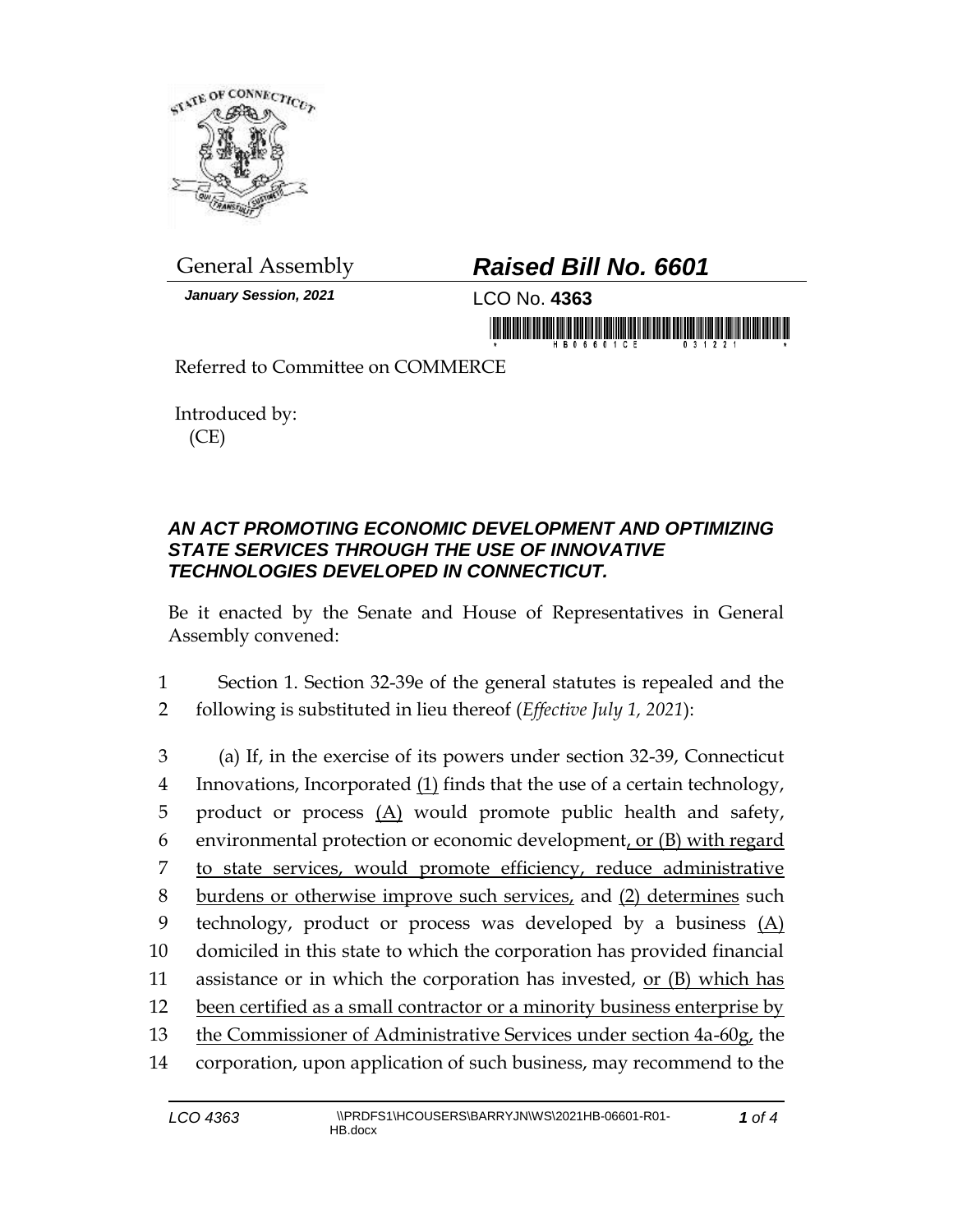Secretary of the Office of Policy and Management that an agency of the state, including, but not limited to, any constituent unit of the state system of higher education, be **[**directed**]** authorized to test such technology, product or process by employing it in the operations of such agency on a trial basis. The purpose of such test program shall be to validate the commercial viability of such technology, product or process provided no business in which Connecticut Innovations, Incorporated has invested shall be required to participate in such program.

 (b) No such recommendation may be made by Connecticut Innovations, Incorporated unless such business has submitted a viable business plan to Connecticut Innovations, Incorporated for manufacturing and marketing such technology, product or process and such business demonstrates that (1) **[**will manufacture or produce such technology, product or process in this state, (2) demonstrates that**]** the usage of such technology, product or process by the state agency will not adversely affect safety, **[**(3) demonstrates that**]** (2) sufficient research and development has occurred to warrant participation in the test program, **[**and (4) demonstrates that**]** (3) the technology, product or process has potential for commercialization not later than two years following the completion of any test program involving a state agency under this section, and (4) such technology, product or process will have a positive economic impact in the state, including the prospective addition of jobs and economic activity upon such commercialization.

 **[**(b)**]** (c) If the Secretary of the Office of Policy and Management finds that employing such technology, product or process would be feasible in the operations of a state agency and would not have any detrimental effect on such operations, said secretary, notwithstanding the requirement of chapter 58, may direct an agency of the state to accept delivery of such technology, product or process and to undertake such a test program. **[**Any**]** The Secretary of the Office of Policy and Management, in consultation with the Commissioner of Administrative Services, the chief executive officer of Connecticut Innovations, Incorporated and the department head of the testing agency, shall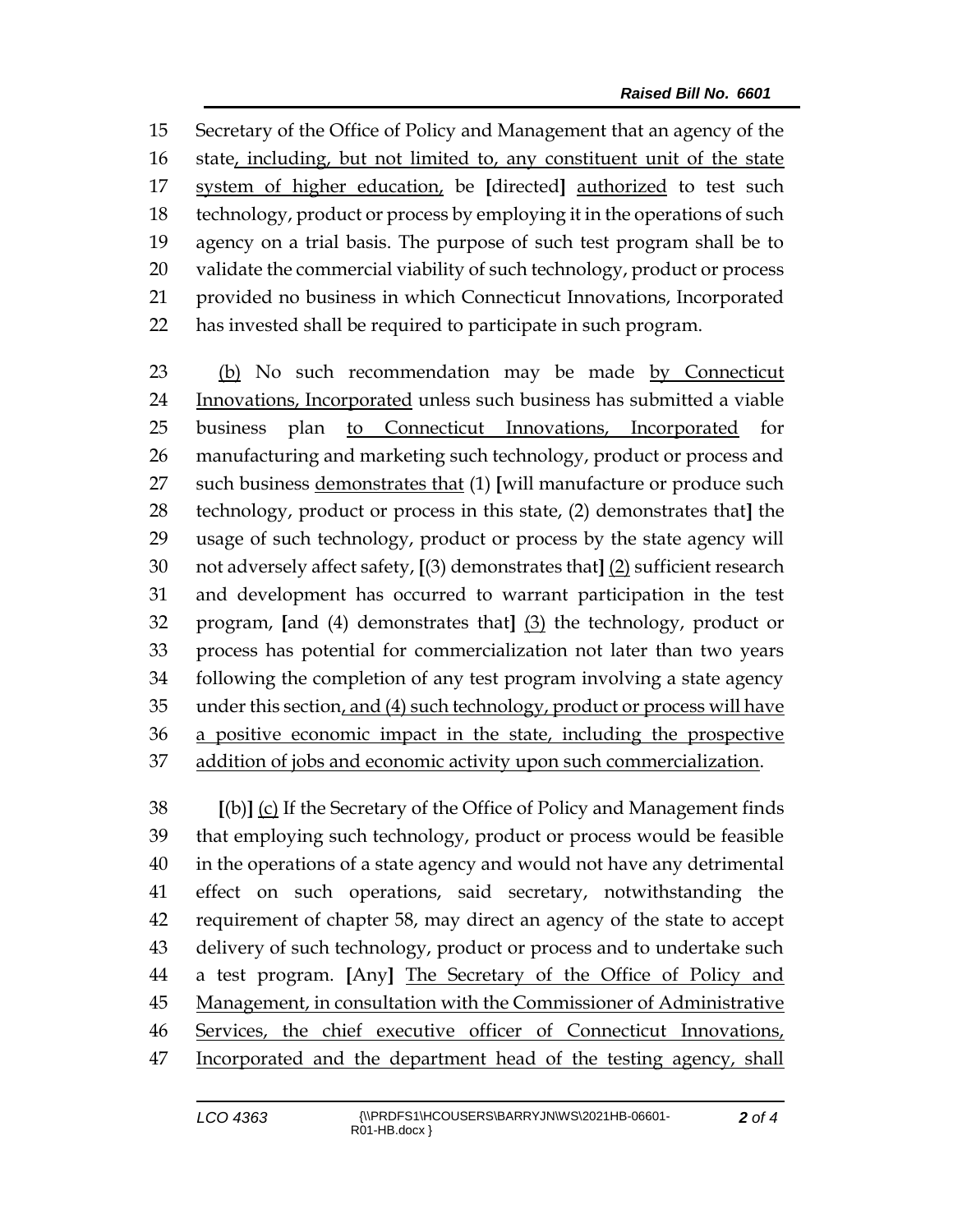determine, on a case-by-case basis, whether the costs associated with the acquisition and use of such technology, product or process by the testing agency shall be borne by Connecticut Innovations, Incorporated, the business or by any investor or participant in such business. The acquisition of any technology, product or process for purposes of the test program established pursuant to this section shall not be deemed to be a purchase under the provisions of the state procurement policy. The testing agency, on behalf of Connecticut Innovations, Incorporated shall maintain records related to such test program, as requested by Connecticut Innovations, Incorporated and shall make such records and any other information derived from such test program available to Connecticut Innovations, Incorporated and the business. Any proprietary information derived from such test program shall be exempt from the provisions of subsection (a) of section 1-210.

 (d) If the Secretary of the Office of Policy and Management, in consultation with the Commissioner of Administrative Services, the 64 chief executive officer of Connecticut Innovations, Incorporated and the 65 department head of the testing agency, determines that the test program sufficiently demonstrates that the technology, product or process promotes public health and safety, environmental protection, economic development or efficiency; reduces administrative burdens or otherwise improves state services, the Commissioner of Administrative Services may procure such technology, product or process for use by any or all state agencies pursuant to subsection (b) of section 4a-58.

 **[**(c)**]** (e) The Secretary of the Office of Policy and Management, Commissioner of Administrative Services and Connecticut Innovations, Incorporated may develop a program to recognize state agencies that help to promote public health and safety, environmental protection, **[**or**]** economic development or efficiency, reduce administrative burdens or improve state services by participating in a testing program under this section. Such program may include the creation of a fund established with savings accrued by the testing agency during its participation in the testing program established under this section. Such fund shall only